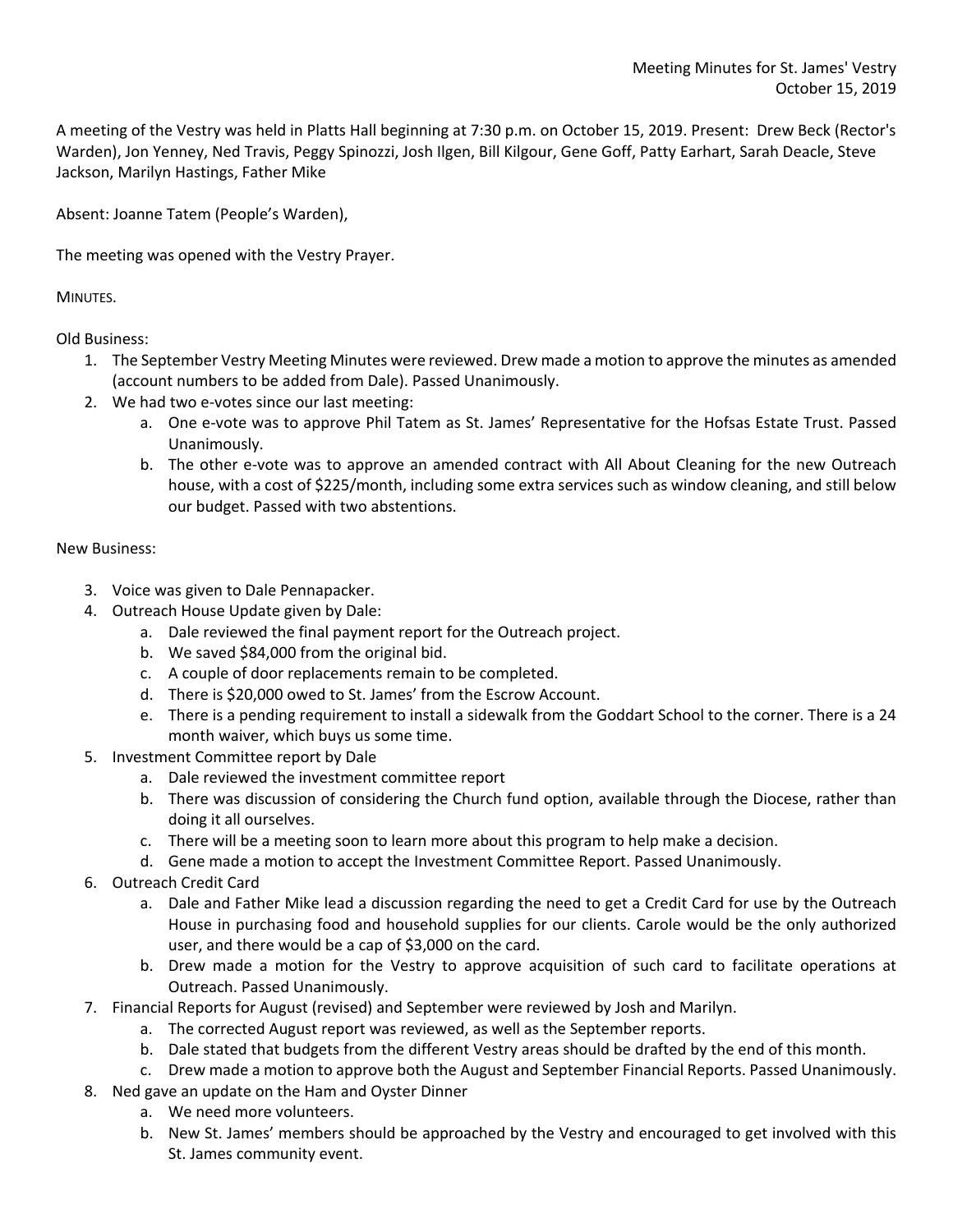- c. Ned needs another Fryer to keep up with the dinner demand. Cheaper to buy than to rent a couple of times. Ned to an action to see if he can get one delivered in time for the dinner, and will submit for e-vote with a final price.
- 9. Father Mike discussed the updated Contract for Dirk's Pest Control Services, for the Outreach House and other of our locations. The new price per the updated contract is \$252/month. Patty made a motion to approve the updated contract at this price. Approved Unanimously.
- 10. Steve gave an update on bids for our needed Electrical Repairs. Wiring and Panels. Steve is working on bids and expects to have three by the end of the month. He will submit preferred bid for approval via e-vote so we can get this work completed soon. It may come in around \$5,000 for the work.
- 11. Father Mike deferred to next month discussion of the Bishop's visit in February.
- 12. Bill Kilgour gave an update on the Creative Gifts Event;
	- a. We raised \$280 so far, and there a few remaining items to auction that should raise more funds.
- 13. Drew reminded the Vestry that the "Safe Training" needs to be completed by everyone by the end of December. He noted that it does take a few hours, so plan the time.

## Additional Commission Area Reports:

- 1. Buildings & Grounds Steve
	- a. The railings for the path in front of the church are coming in at about \$1800. Below the budget of \$2500.
	- b. Gene is scoping our needed tree work for bidding.
	- c. The potholes have been patched.
	- d. The Bell Tower Louvers are up, but the frames are rotten, so some additional work is needed.
	- e. Painting the Sacristy will take about 4 weeks. Timing is TBD.
	- f. Father Mike and Steve are working on bids for our needed HVAC work.
	- g. Ned made a motion to accept the Buildings & Grounds report. Passed unanimously.
- 2. Communications Drew
	- a. Drew reviewed some of the media statistics we are starting to gather, showing the effectiveness of our various communications. This will be very helpful going forward.
	- b. There was discussion of the Pledge Campaign, which is to be lead by Phil Tatem.
		- 1.The four sermons in November will be focused on the Pledge Theme.
		- 2.Pledge Cards should be turned in by the Vestry by Week 1 to set an example.
	- c. The Ham and Oyster Dinner will have some external local advertising to build participation.
	- d. We are suspending the Epistle for now, as other sources of information to the congregation seem to be more effective. Not necessarily stopped forever – we will see how it goes.
	- e. Jon made a motion to approve the Communications Report. Passed Unanimously.
- 3. Outreach Peggy
	- a. Peggy noted that we had our first client visits to the new Outreach House today, and they love it!
	- b. Ned made a motion to approve the Outreach Report. Passed unanimously.
- 4. Education Father Mike:
	- a. Father Mike will email out the report as a follow-up.
- 5. Member Ministry Bill
	- a. New member breakfast will be between services on Sunday, October 20<sup>th,</sup>.
	- b. So far, half of the new members have signed up to attend.
	- c. The Church directory is being updated, with new pictures. Details to follow soon.
	- d. The Jobs Club is having their first event at the new Outreach House.
	- e. Ned made a motion to accept this oral report. Passed unanimously.
- 6. Parish Life Ned
	- a. Ned encouraged Vestry members to sign up for upcoming foyer gatherings.
- 7. Rector's Report Father Mike:
	- a. No report this month.
- 8. Budget Reports– Josh
	- a. It was noted that the Hofsas Estate Trust is projected to contribute \$30,000 to our budget next year.